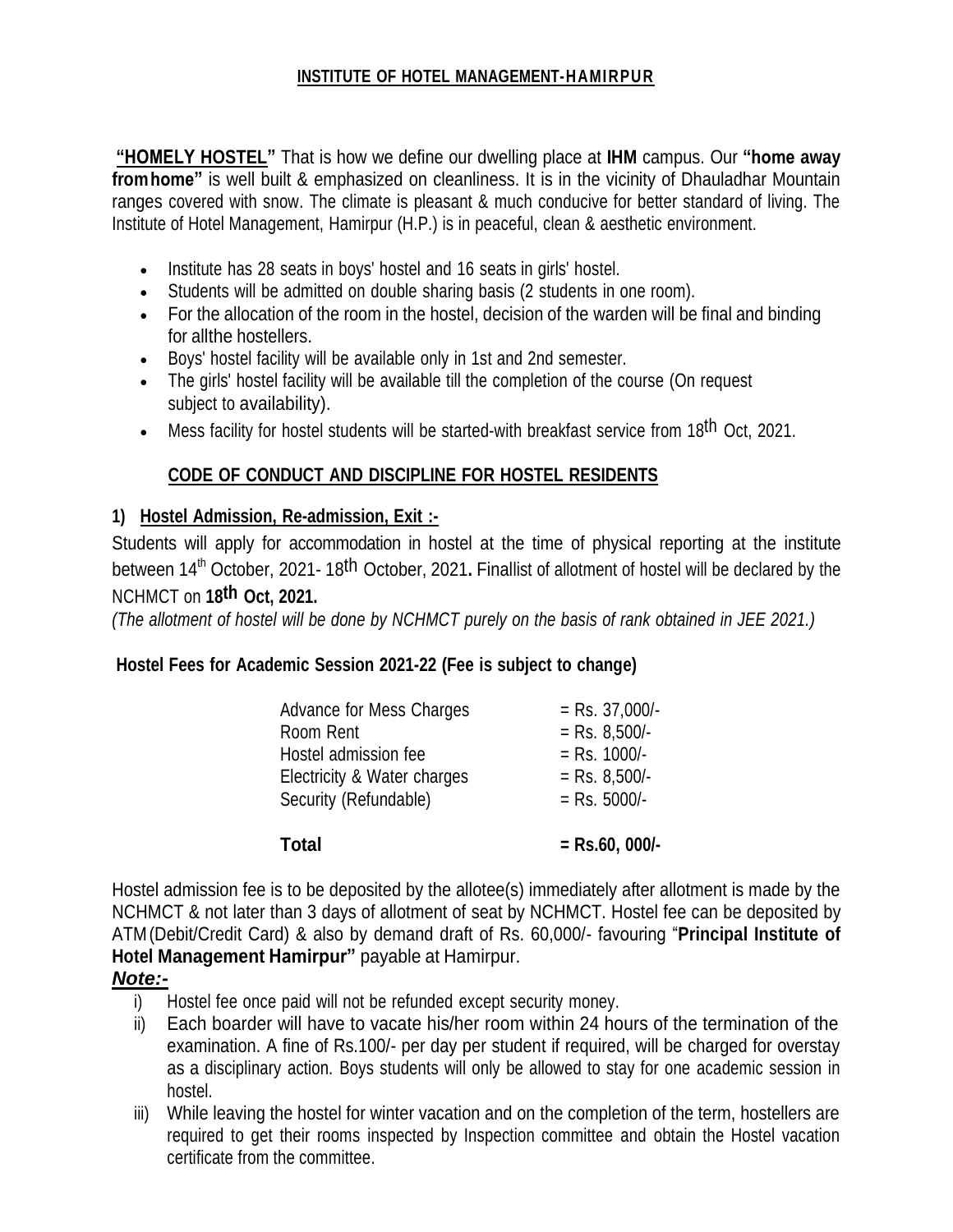# **2) Hostel Rules:-**

The following rules will be followed by all male / female students residing in the hostel. Violation of these rules will make students liable for disciplinary action including expulsion from the hostel. These rules shall apply to all the male/female students:-

- i. A student must remember that the hostel is the home of the students on the campus. He/she should behave himself/herself on the campus as well as outside in such manner as to bring credit to him/her and to the institution. He/she should not commit any act which may blemish the name of the institution and shall maintain discipline & peaceful atmosphere in the hostel.
- ii. **RAGGING** in the hostel is strictly prohibited and if any matter is reported /noticed, suitable action against the violator will be initiated.
- iii. Residents will carry their identity card all the time and produce the same whenever demanded bythe authorities.
- iv. Residents must not misbehave or be disrespectful towards any employee/warden of the hostel/ institute. He / She must maintain harmonious relations with employees & others in the hostel. The dealing of students must be courteous.
- v. Hostelites must not tease or otherwise harass other students and also not to commit any violence, pass hurtful remarks against others irrespective of religion, gender, caste, etc.
- vi. Residents are not allowed to keep any prohibited articles, literature, software, gadgets etc. in their rooms. The students should not view objectionable videos, must not write on walls, stick posters,distribute any unauthorized materials or notices.
- vii. Residents must not arrange any religious activity without prior consent of the Warden.
- viii. Residents by virtue of their numerical strength are sometimes involved in cases of physical violence, nuisance, or any other undesirable activity at public places outside/inside the college campus. In all such cases the college is not legally bound to defend any student. If the necessity arises, the institute authorities may inform the guardian/parents of the residents involved in suchincidents. Parents are especially requested to guide their wards so that they don't indulge in anysuch incidents.
- ix. **Hostelites should not disturb or create nuisance to the others residing in campus in anymanner. The use of audio system or any other electronic device, which may cause inconvenience to other occupants/ nearby residents is not allowed.**
- x. Hostelites should be decently dressed while roaming around campus.
- xi. Residents should use water and electricity judiciously.
- xii. Residents must switch off all the electrical appliances and close all taps while going out of the rooms.
- xiii. Residents are directed not to tamper with electrical & sanitary installations. The cost of repair to any damage done to them will be realized from the residents.
- xiv. Residents will be personally and collectively responsible for any loss or damage to the hostel furniture, equipments or other fittings in all the rooms and common places in the hostel, must handle hostel equipment carefully and not abuse or tamper with it**.**
- xv. Damage to any property of hostel will result into a fine upto Rs. 1000/- alongwith the actual cost of damage.
- xvi. Consumption of alcohol, use of tobacco (in any form) and use of illegal drugs (any intoxicating substance) are strictly prohibited in the hostel. Residents should not come to hostel after consuming alcohol and /or drugs from outside. Residents found indulging in consumption of alcohol, drugs, smoking & gambling in hostels shall be punished with a fine of Rs. up to 5000/- orexpulsion from hostel or both
- xvii. Residents found with any kind of weapon(s) in their possession other than those used for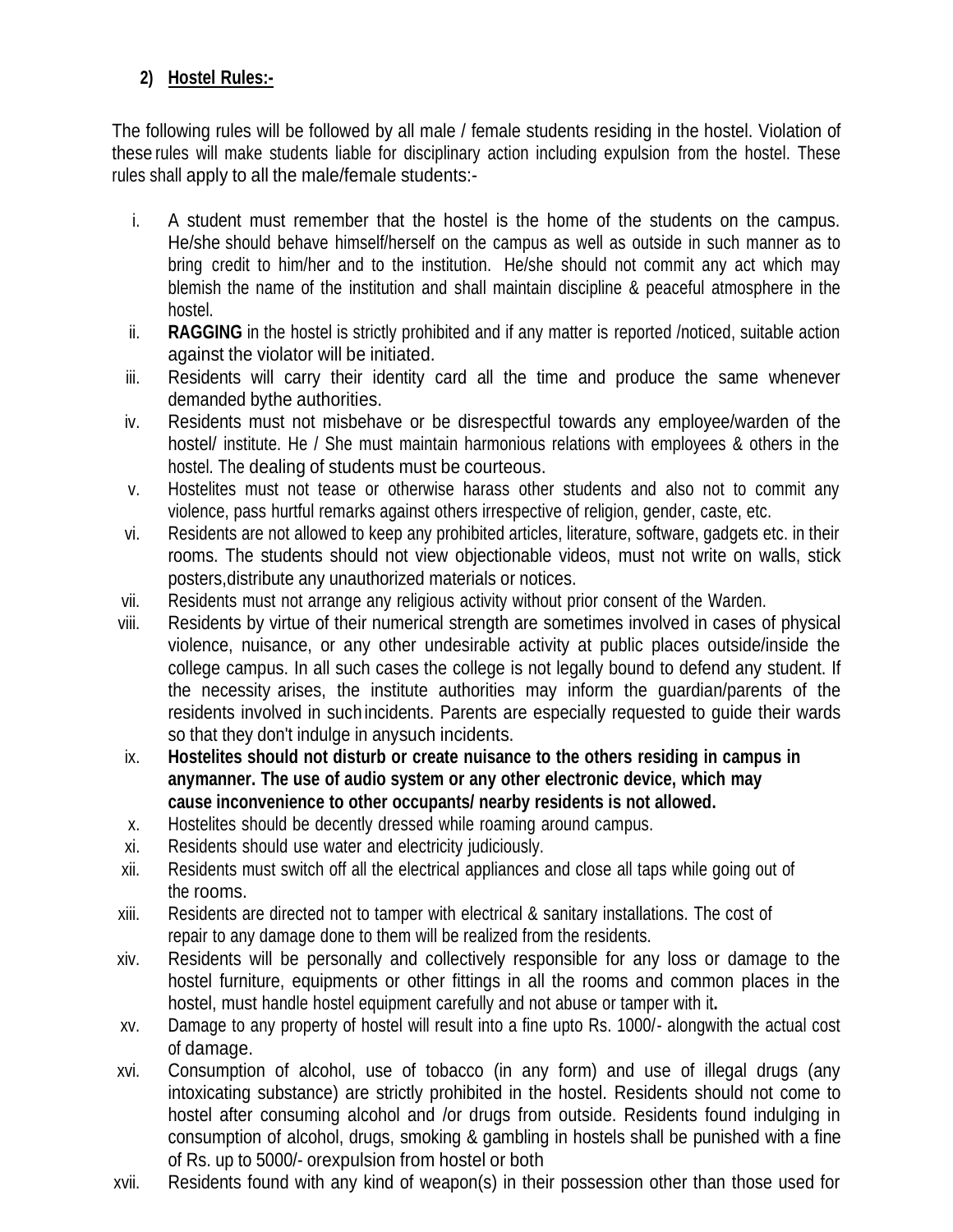their prescribed training **will be asked to vacate the hostel immediately and no fee will be refunded.**

- xviii. Television in mess can be watched from 5:30 p.m. till 9:00 p.m. (However on Saturday, Sundayand holiday's television watching during day will be allowed) *Television will remain closed during class tests, and semester ending examination*.
- xix. **Cooking in any part of the hostel is not allowed.**
- xx. No one should use the belongings of other students without their consent.
- xxi. Hosteller himself/herself is responsible to ensure full attendance in classes.
- xxii. **The hostel would remain closed from 09.00 a.m. to 05.30 p.m. during the working days of the college. No student should stay back in the hostel during these hours. Permission would be granted by the warden only in case of an emergency. In case anybody is found in the hostel without permission, a fine up to Rs.500/- would be imposed.**
- xxiii. Complaints or grievances should be given in writing to the Hostel Warden.
- xxiv. The Warden or a member(s)/staff of institute nominated by the Principal can inspect the room ofany student at any time.
- xxv. All rooms shall be opened for inspection of Warden at any time during day/night.
- xxvi. Silence should be maintained between 09.30 pm to 6.00 am.

**IMPORTANT: Student can be fined or expelled from the hostel by institute authorities for not following the rules and regulations. In case the expulsion from the hostel, he/she shall not be entitled for any refund of fee including mess charges for the year.**

Students are advised to utilize their free time in completing their homework, assignments and revise or prepare for the next day classes.

### **3) Leave, Vacation, ODC and Hostel Timings:-**

- *i.* Permission to go to home would be granted by the warden only. *(Absence from hostel without permission will be viewed seriously).*
- ii. In case the Hostel inmates is/are allowed at his/her own request to go on leaves, night outs andparticipation in Industrial exposure opportunity in form of Outdoor Catering, activities the institutewill not be responsible for any unfortunate incident or mishap during the course of travel or at any time during the event.
- iii. Students are not allowed to be outside the hostel after prescribed time for any reason without prior approval of Warden & without making entries in the register. On weekends & other holidays students can go to city. The students who are to go to local guardians must mention details on the register like their address, phone number, date & time of departure, relation with guardian with prior approval of Warden.
- iv. All residents should be back in the hostel as per prescribed timing, resident must inform about his absence to the warden in case of emergency.
- v. Girls are not allowed to stay overnight out of the hostel. In case of urgency written permission from warden is required.
- vi. **Gates of boys' and girls' hostel will close at 08:00 pm & opened at 05:30 am in summer andin winter it will be closed at 07:00 pm & opened at 06:00 am.**
- vii. Roll call of resident names shall be taken every night at (8:00pm in summer) and (7:00pm in winter)
- **Note: - After the roll call hostel residents are not allowed to leave the Hostel premises. (Summers : - April till October) (Winters : - November till March)**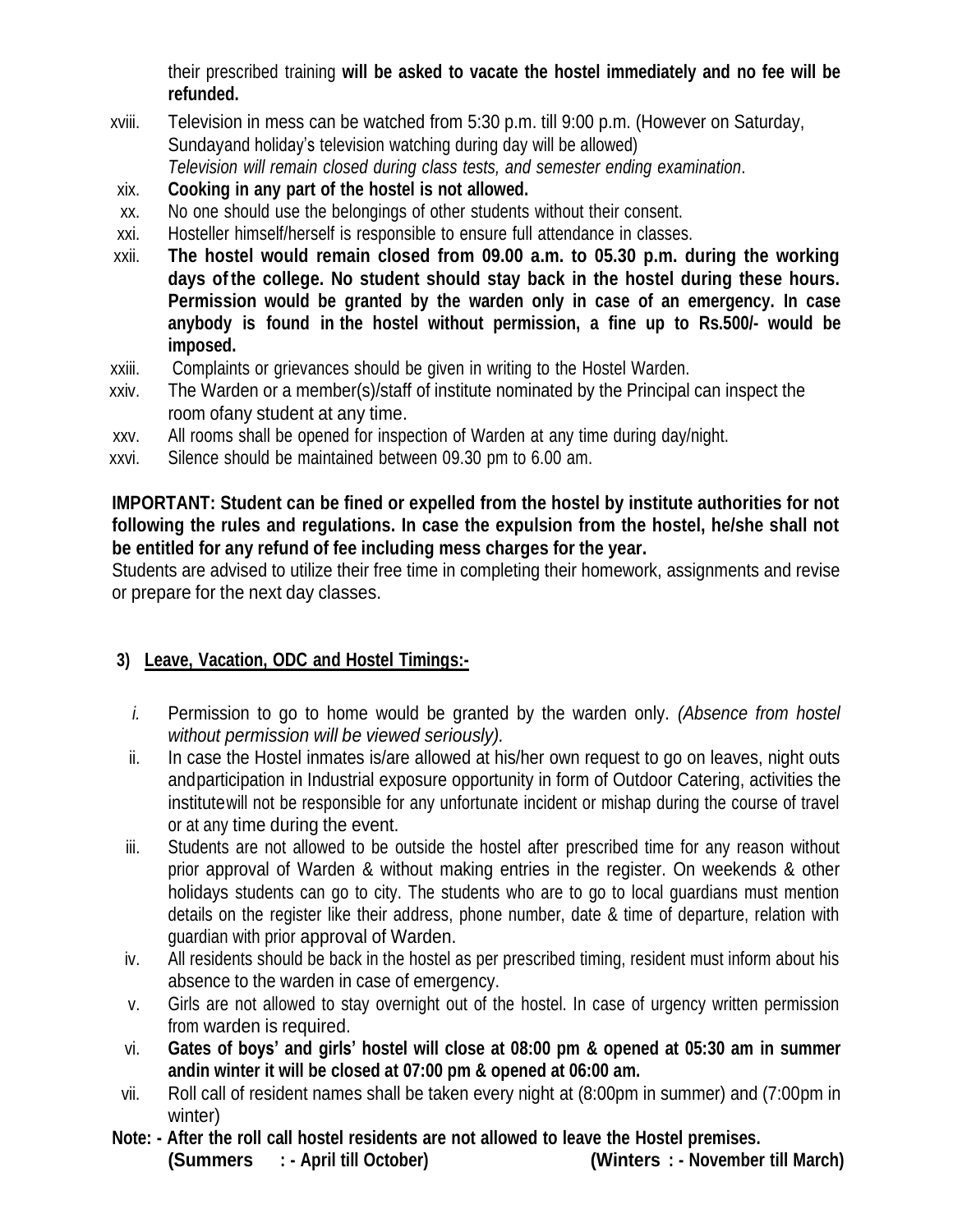# **4) Rooms/Facilities**

- i. Each Hosteller is required to bring his/ her own mattress, bedding, bucket and mug with themselves at the time of joining the hostel. Each hosteller will be provided with one bed, one study chair, one table and one lockable cupboard.
- ii. Every student should stay in the accommodation allotted to him/her by the Warden concerned. He / She will not be allowed to change the accommodation once allotted.
- iii. A student once admitted in the hostel continues to be a hostel inmate throughout the academic session. **No amount will be refunded if the inmate decides to leave the hostel mid-session.**
- iv. A student should check the fittings in his/her room at the time of occupation. If there is any discrepancy or inadequacy, it should be brought to the notice of the hostel staff. He/she shall be responsible for the fittings and shall see to it that they are in order at the time of handing over thecharge of the room when he/she leaves the hostel.
- v. Students are not allowed to use electrical equipments that draws high current e.g. heaters, iron etc. Heaters /geysers /immersion rod / iron (ISI Mark) may be allowed in winters **with prior written permission of the warden. In case anyone found using these items without permission, same would be confiscated from the student and suitable fine will be imposed.**

## **5) Visitors:-**

- i. Only parents/brother (sibling) may enter the Boys' Hostel and mother/sister (sibling) may enter the Girl's Hostel (prior permission must be obtained from the Hostel Warden) **No male visitor is allowed in girls' hostel.**
- ii. No parent / friend / relatives will be allowed to stay in the hostel under any circumstances.
- iii. **Day scholar are not allowed in the hostel, if any hosteller is found entertaining day scholarin his / her room, strict action will be taken against him / her and also it can lead to expulsion from the hostel.**
- iv. Non hostelites and outsiders are not permitted into the Hostel premises.

### **6) Safety & Security:-**

- i. Students must not keep valuables in their rooms.
- ii. A student himself/herself is responsible for custody of all of his/her belongings. **The Institute will not be held responsible for any loss incurred due to his/her negligence or any other reason whatsoever.**
- iii. A student shall not hand over the keys to his/her room to any other student / person
- iv. He / She not to make duplicate keys to Hostel rooms or any Hostel property therein.

### **7) Hygiene & Sanitation:-**

- i. Cleanliness of the room/ washroom is to be maintained by the student himself/herself.
- ii. Hosttlers are required to keep their room and surroundings neat clean and do sweeping in the room. Also keep dust bin outside their room, and not throw garbage out of the window. In case anybody's room found dirty **a fine up to Rs.500/- would be imposed.**
- iii. Only plastic bottles are allowed to keep water in the room.
- iv. He / She must maintain high standard of decorum in IHM premises.